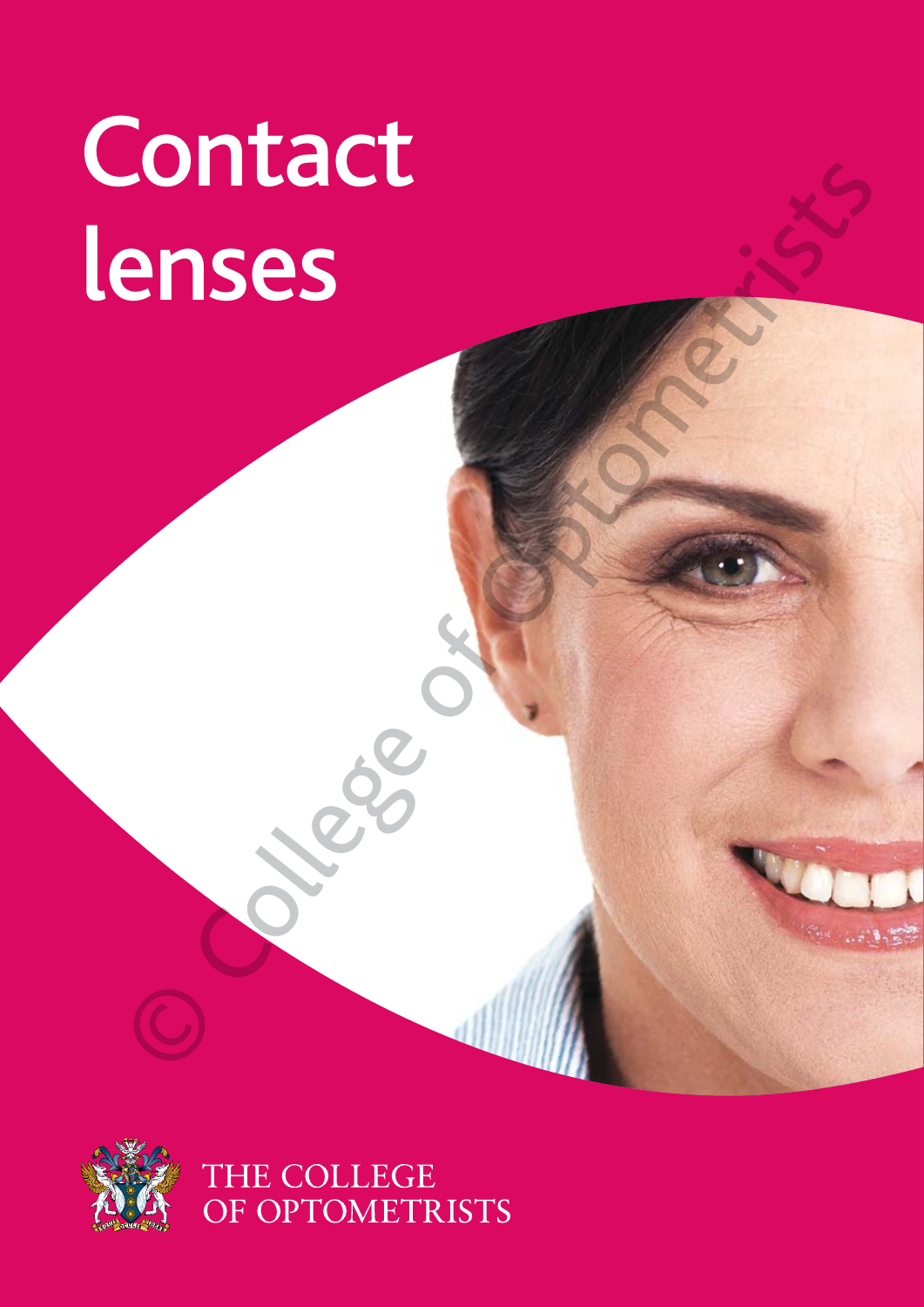### **Overview**

Most people who need to wear glasses can wear contact lenses.

There are two main types of contact lenses:

- soft lenses which mould to the shape of your eye
- rigid gas permeable lenses (RGP lenses) which are fitted closely to the shape of your eye and are less flexible.

Most contact lenses fitted in the UK are soft lenses.They are available as single use daily, fortnightly and monthly disposable lenses, and more specialist lenses that are designed to last for longer. RGP lenses last longer than soft lenses and are usually replaced every one to two years.This means that they may be cheaper in the long term than disposable soft lenses. Like a fitted leather shoe, RGP lenses can take a little more getting used to than soft lenses, and so are not suitable if you only want to wear lenses occasionally. st people who need to wear glasses can wear<br>tact lenses.<br>
teare two main types of contact lenses.<br>
the lense which mould to the shape of your eye<br>
id gas permeable lenses (RGP lenses) which are fitted closely to the<br>
ted o

If you wear any reusable lens, you will need to use special solutions to clean and disinfect them so that they are safe to put back into your eyes.You do not need to clean or disinfect single use daily disposable lenses – you just throw them away after use.

If you have any concerns about the health of your eyes, please visit your local optometrist. Optometrists are the eye health specialists on the high street. An eye examination is a vital health check and should be part of everyone's normal health care.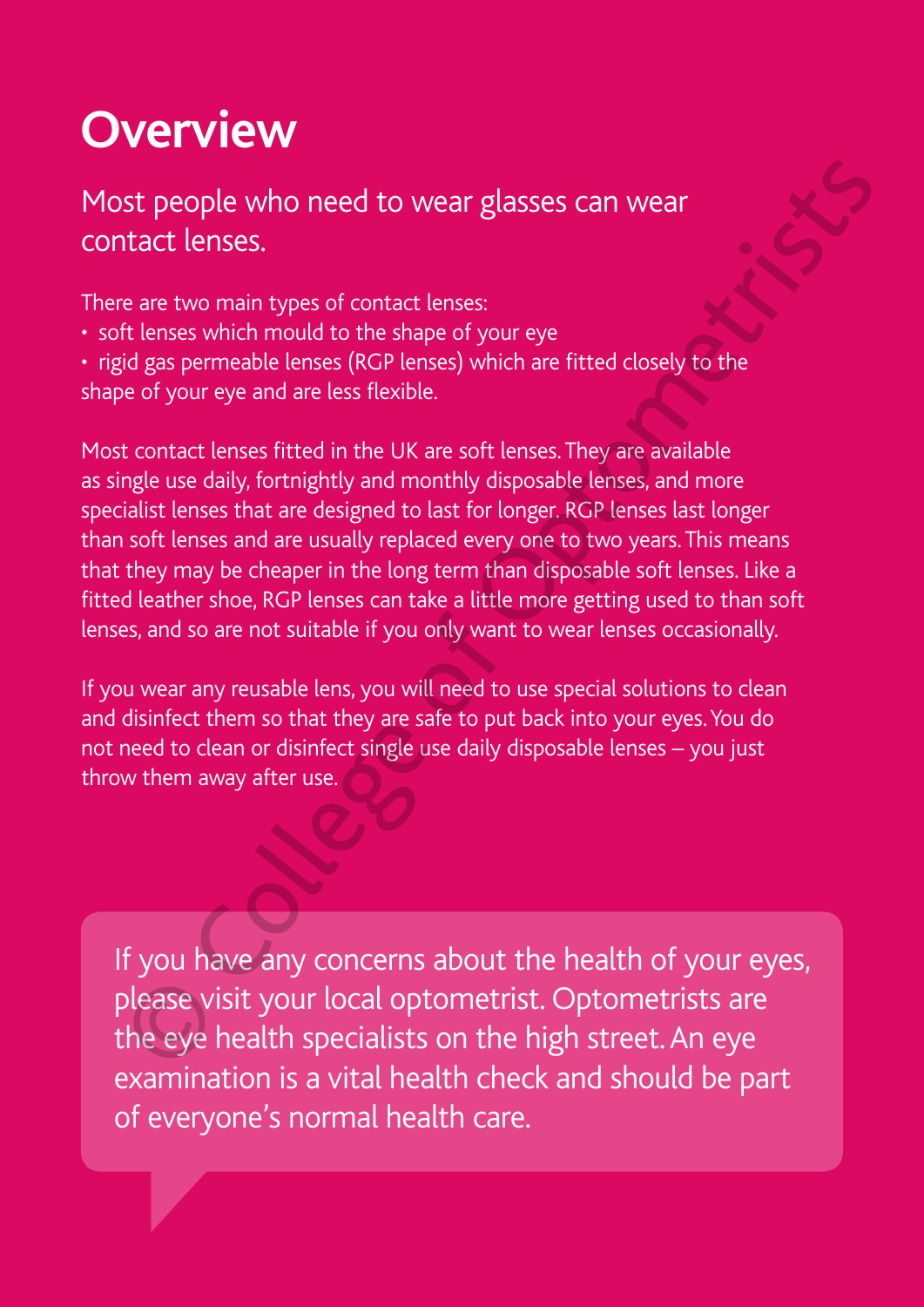If you wear any reusable lens, you will need to use special solutions to clean and disinfect them so that they are safe to put back into any reusal<br>lens, you<br>will need t<br>use specia<br>solutions t<br>clean and<br>disinfect tl<br>so that the<br>are safe to<br>put back is<br>your eyes.

#### **Which type of contact lens is best for me?**

The type of lens that is best for you will depend upon several factors. These include how often you want to wear your lenses – for example do you want to wear them just for certain activities such as sport, or do you want to wear them most of the time, instead of glasses?

As soft lenses are initially more comfortable than RGP lenses, they are ideal for people who only want to wear lenses occasionally. RGP lenses are a little more uncomfortable than soft lenses at first, so they take a bit more getting used to. But, they last longer and may be better for people who have irregularly shaped eyes or have astigmatism (see below). Special types of RGP lenses that you wear only at night, are available to temporarily correct short sight. This treatment is called orthokeratology.

#### **Can I wear contact lenses if I have astigmatism?**

Astigmatism is where the cornea (the window at the front of the eye) or the lens inside the eye is shaped more like a rugby ball than a football. This means that if you wear a soft contact lens, you will need a toric lens to see clearly. Toric lenses take the rugby ball shape into account, but if they rotate on your eye you will not see clearly. Soft contact lenses that correct astigmatism are specially designed not to rotate. There are many different types of soft toric contact lenses and, unless you have a lot of astigmatism, it is likely that your optometrist will be able to find a lens that suits you. The type of lens that is best for you will depend<br>
upon several factors. These include how often you<br>
want to wear your lenses – for example do you want<br>
to wear them just for certain activities such as sport,<br>
<br> **II** need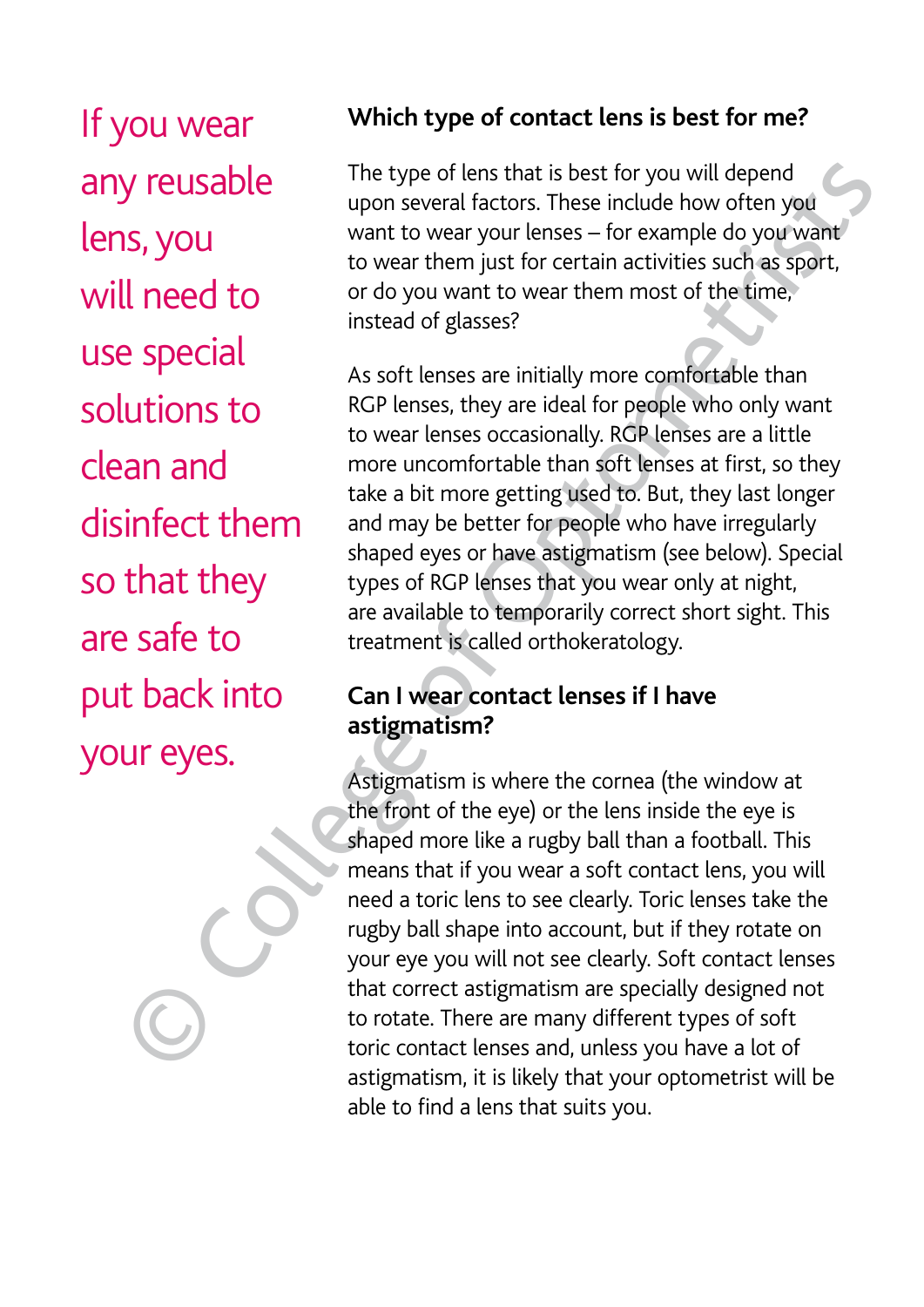As RGP lenses do not mould to your eyes like soft lenses, they can correct some astigmatism without needing to be specially designed. This is because your tears fill in the gap between the lens and your eye, neutralising the astigmatism and allowing you to see clearly. This means that it doesn't matter if the lens rotates. If you have a lot of astigmatism, you may need to have toric RGP lenses. These lenses will be specially designed for you and so are unlikely to rotate on your eye. This means that they will give more stable vision than soft toric lenses.

#### **Is it better to have disposable lenses or those that last longer?**

This is often a matter of personal choice. You do not need to clean and disinfect single use daily disposable lenses after each use, as you simply throw them away. This can be a good option for people who do not wear their lenses very often or who want maximum convenience. This may also be more hygienic than cleaning, disinfecting and re-wearing old lenses. Not all contact lens types or prescriptions are available as single use daily disposable lenses. Your optometrist will tell you what types of lenses are suitable for you. If you wear lenses a lot, single use daily disposable lenses may cost more than non-daily disposable lenses (those that you clean and disinfect and then wear again), although you should remember to include the cost of contact lens solutions if you are comparing the price of single use daily disposable lenses with the price of non-daily disposable lenses. out needing to be specially designed. This<br>
cause your tears fill in the gap betwean the and your eye, neutralising the astigrantism<br>
and your eye, neutralising the astigrantism<br>
allowing you to see clearly. This means tha

Modern contact lenses are very safe, as long as you follow your optometrist's advice about how to wear and look after them, and have regular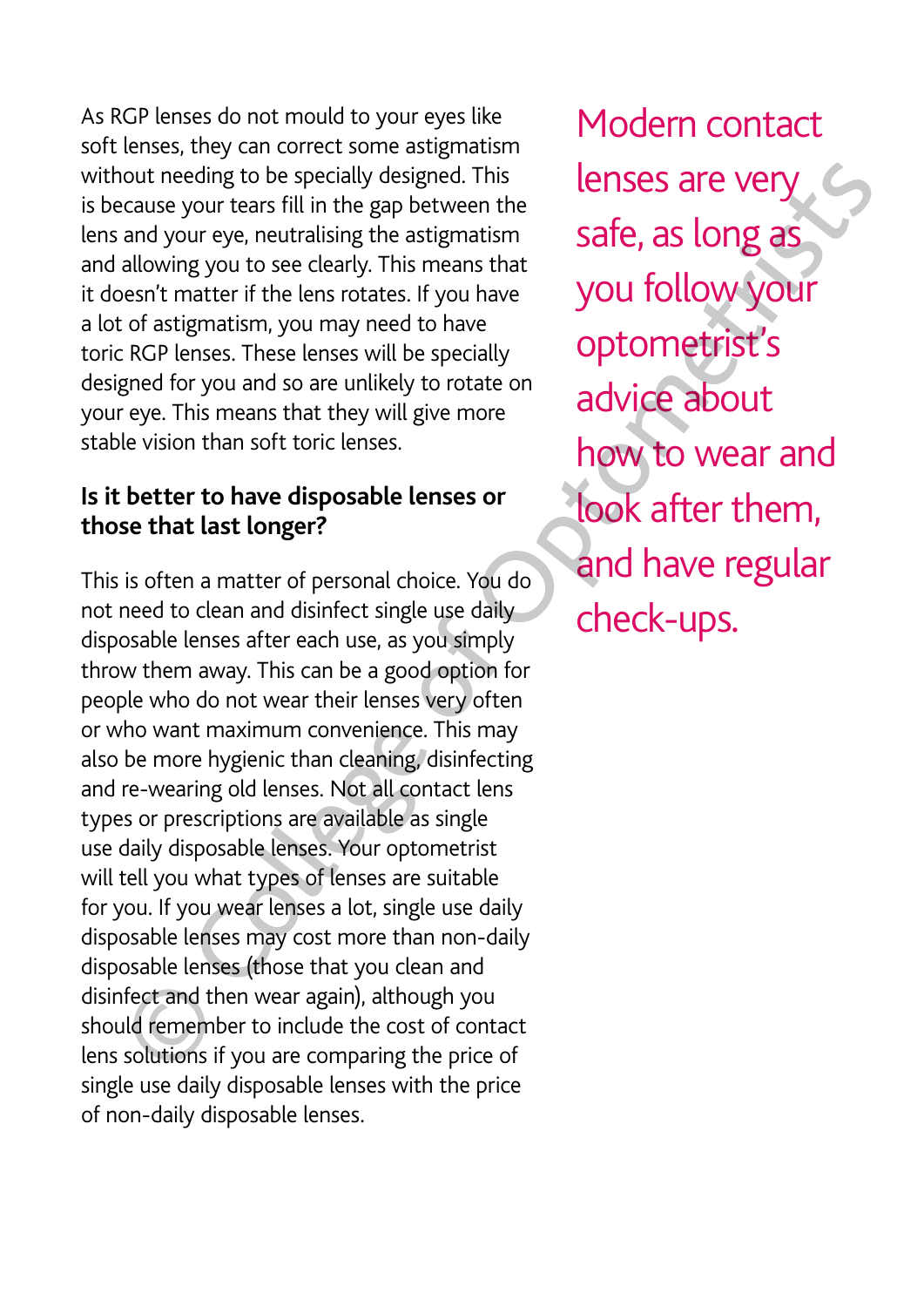We do not recommend swimming in contact lenses. There is an organism that lives in water can cause a very serious infection if it gets in your recc<br>
swir<br>
cont<br>
The<br>
orga<br>
lives<br>
can<br>
seric<br>
if it<br>
eye.

#### **Are contact lenses safe?**

Modern contact lenses are very safe, as long as you follow your optometrist's advice about how to wear and look after them, and have regular check-ups. It is possible that anything that touches your eye could introduce an infection. To reduce the chance of infection you should always wash and dry your hands before touching your eyes or your contact lenses. Use liquid soap rather than a bar of soap. If you are at home you should try to use your own towel. If you are not at home you should dry your hands with an air dryer or paper towel wherever possible. Never rinse your lenses with tap water, or store your lenses in tap water because this may cause an infection in your eye. You should also avoid showering while wearing your contact lenses. Comment Modern contact lenses are very safe, as long as<br>
imming in<br>
you follow your optometrist's advice about how<br>
that that the court in the collection<br>
the charge our eye could introduce an infection.<br>
To reduce the cha

#### **Can I swim in contact lenses?**

We do not recommend swimming in contact lenses. This is because there is an organism that lives in water (Acanthamoeba) than can cause a very serious infection if it gets in your eye. If you need glasses and want to see clearly while you are swimming we recommend prescription swimming goggles as a safer alternative. These need not be expensive.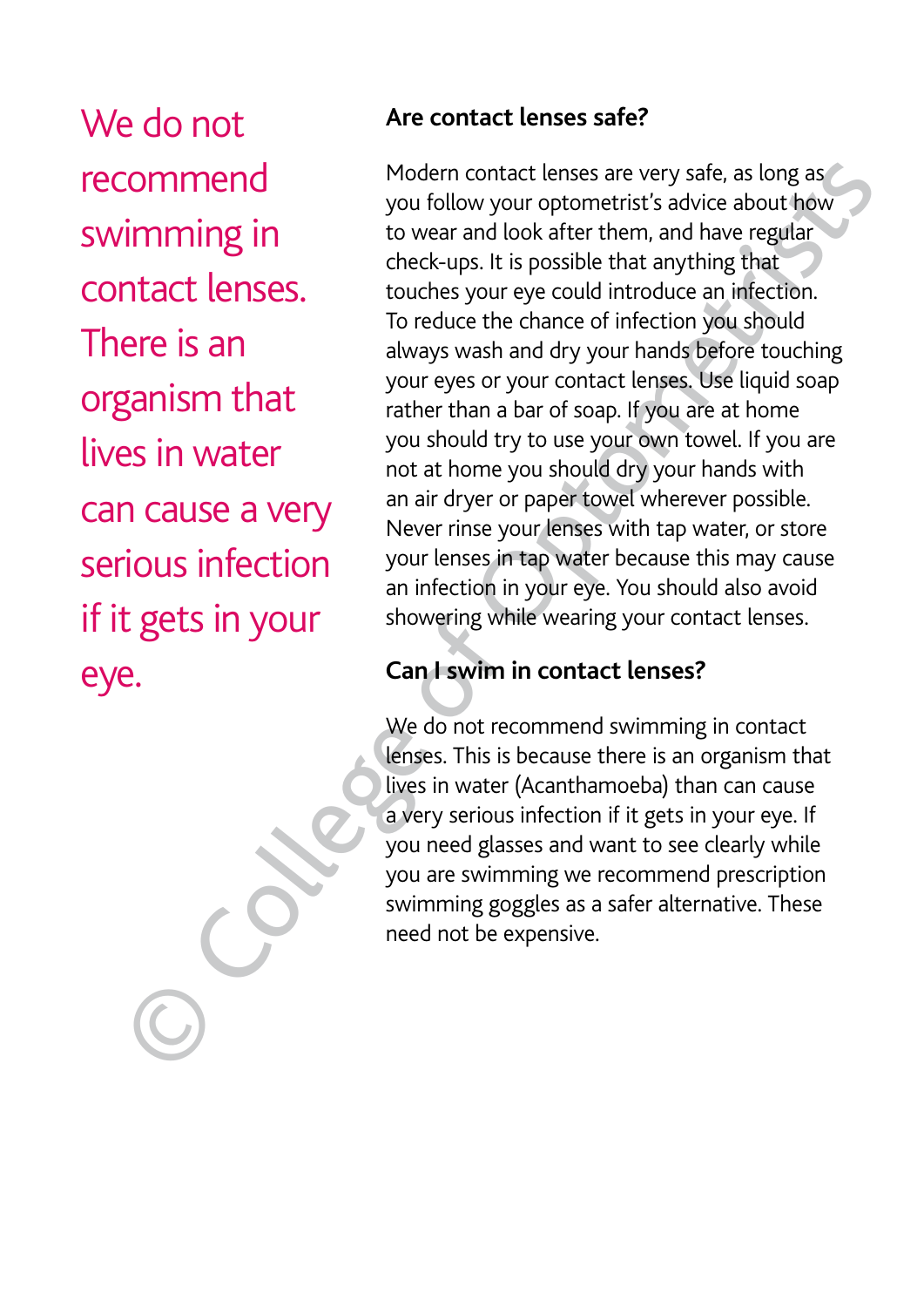Even if you tried contact lenses unsuccessfully a few years ago, you may find that modern lens materials mean that you can now wear them

#### **How long can I wear my contact lenses for?**

There are many different types of contact lenses available. This means that most people can wear lenses for most of the day. You may find that your eyes look red or feel dry towards the end of the day, so your optometrist may advise you not to wear them for too long. Even if you tried contact lenses unsuccessfully a few years ago, you may find that modern lens materials mean that you can now wear them for longer. Your optometrist will be able to advise if this is the case. Free are many different types of contact lenses<br>
unsuccessfully<br>
wailable. This means that most people can<br>
war lenses for most of the day, you may find<br>
you may find<br>
you may find<br>
you to to wear them for too long Feven i

#### **Can I sleep in contact lenses?**

Although some contact lenses have been designed to wear overnight, research has shown that sleeping in contact lenses greatly increases the risk of infection. Our advice is to remove your lenses before you go to bed. If your optometrist has told you that you can sleep in your contact lenses, it is important that you know what complications may develop and how to look out for them. You must also be able to take your lenses out in an emergency.

If you are short sighted, you may be able to wear special contact lenses that you sleep in. These temporarily correct your short sight so that you can see clearly during the day without glasses or contact lenses. This is called orthokeratology.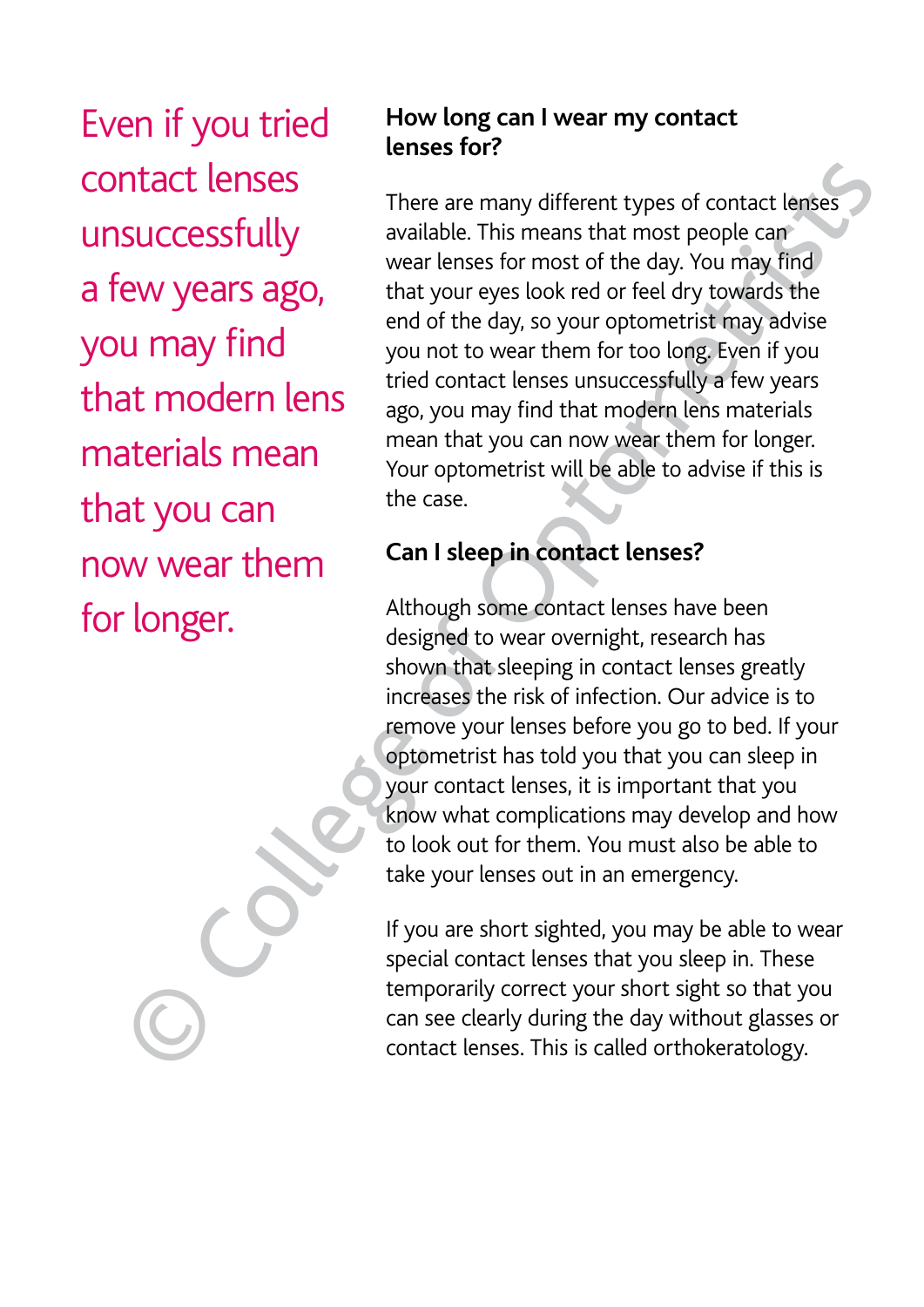#### **I need to wear different glasses for distance and reading - can I have bifocal or varifocal contact lenses?**

When you reach your forties it is common to find that you need a different prescription for reading than you need for distance. This is called presbyopia. This may mean that you need two pairs of glasses, or you need bifocal or varifocal glasses.

There are three main options to correct presbyopia with contact lenses.

- **1.**You may choose to have contact lenses to correct your distance vision, and wear reading glasses over the top when you need them.
- **2.**You may have bifocal or varifocal contact lenses.
- **3.** You may wear lenses to have one eye corrected to see in the distance and one eye corrected for near vision. This is called monovision.

Each of the different options has advantages and disadvantages and your optometrist will help you decide which is best for you.

Sleeping in contact lenses greatly increases the risk of infection. Our advice is to remove your lenses before or varifocal contact lenses? Contact lenses<br>
When you reach your forties it is common to greatly increased and that you need or distance. This is called<br>
reading than you need of rdistance. This is called<br>
persisyopia. Thi Friend Contract Lenses?<br>
Scribt and your contract Lenses and your contract Lenses and your contract is a scribe of distinct prescription for<br>
Straight an you need or distinct are. This is called<br>
Supplied. This may mean th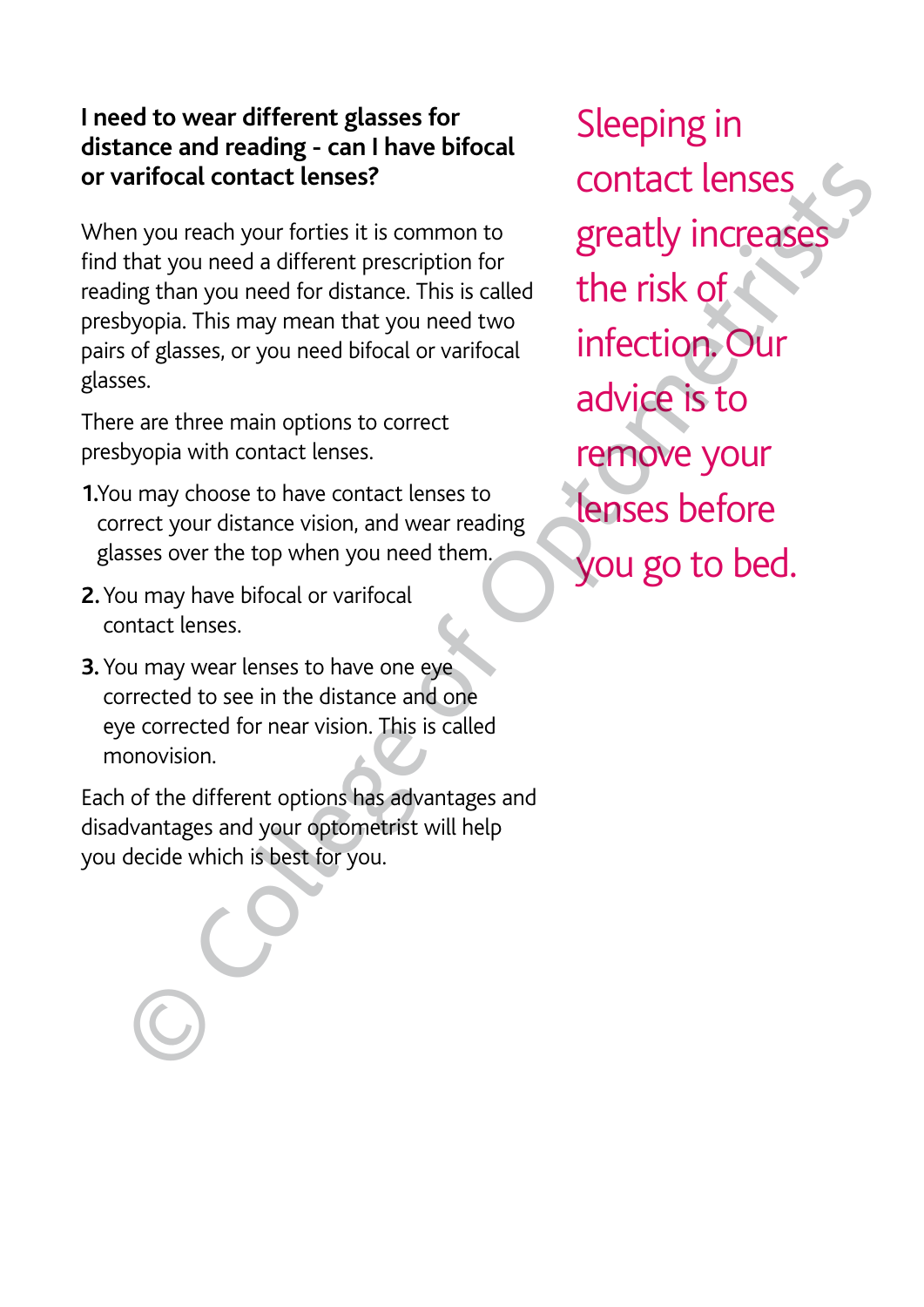#### **Will I be able to put my lenses in and take them out?**

Most people are able to put their lenses in and take them out without any problems, although it can take some practice. It is important to have back-up glasses even if you wear contact lenses every day. If you need to wear glasses for reading, you may find you need to put your glasses on to handle your contact lenses (for example, so you can see clearly when cleaning them). Your contact lens practitioner will make sure that you are able to handle the lenses safely before you take them home.

Some contact lenses are lightly tinted to make it easier for you to see them when you are putting them in and taking them out. This tint will not affect your sight and is called a handling tint. This is much lighter than the tint that is used to change the colour of your eyes, and you will not notice it when you wear your contact lenses.

#### **Can I get contact lenses to change the colour of my eye?**

Soft contact lenses are available which change the colour of your eyes. You can get these either with a prescription in them to correct your vision, or without. You can also get novelty contact lenses which do not have a prescription in them. Even though these are sold as novelty items, they still touch your eye and carry a risk of infection, so it is important to make sure that they are fitted by a qualified professional, just like those which are not coloured. Your optometrist will be able to give you more information.

It is important to have regular check-ups to make sure that your contact lenses are still suitable for you, and are not damaging your to have regular<br>then out without any problems, although<br>them out without any problems, although<br>be back-upps are on if you wear contact<br>es every day. If you wear out wour contact<br>ess. on to handle your constrelense for<br>exe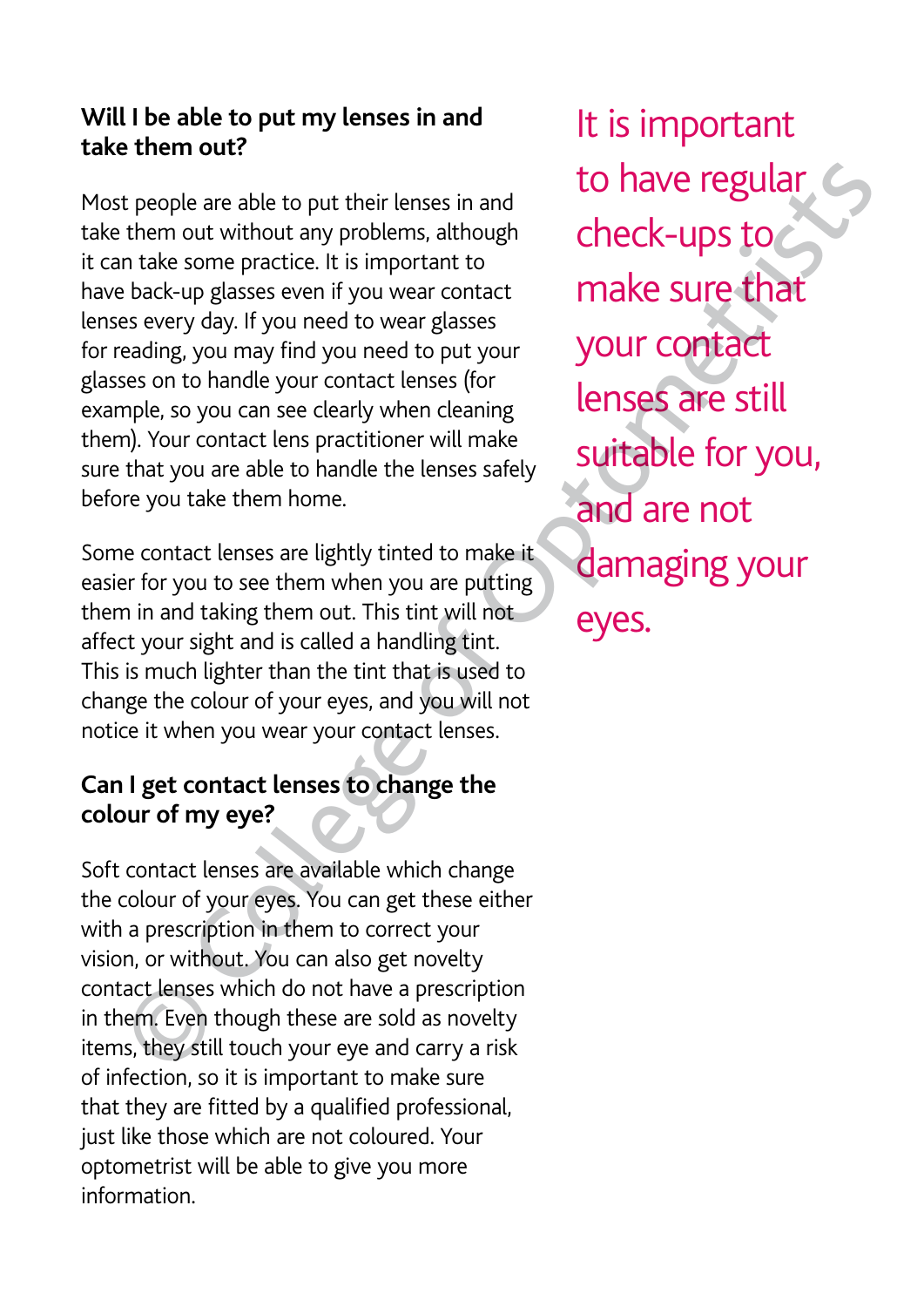#### **Can I wear make up with contact lenses?**

You can wear make up with contact lenses, but it is best to put your contact lenses in before you put your make up on. It is best to wear water-soluble make up, rather than waterproof, as if this gets into your eye it will dissolve in your tears and not get trapped under your contact lens. You should not wear eyeliner on the 'wet' part of the edge of your lids, as it may block the glands that produce part of your tears. Instead, you should put it on the skin, outside your lashes.

#### **Can I get my contact lenses online?**

As contact lenses touch your eyes they must be the right prescription to allow you to see clearly, and the right shape to stop them damaging your eyes. This means they must be fitted by a qualified optometrist, contact lens optician or doctor. When the contact lens practitioner is satisfied that the lenses are suitable for you, they will give you a copy of your contact lens prescription (specification). Wherever you buy your lenses it is important to make sure that the lenses you are supplied with are exactly the same as the ones you have been fitted with, as only then can you be sure that they are suitable for you.

As contact lenses touch your eyes they must be the right prescription to allow you to see clearly, and the right shape to stop them damaging your eyes. This means they must be fitted by a qualified optometrist, contact lens You can wear make up with contact lenses,<br>
but it is best to put your contact lenses in<br>
they must be the<br>
before you put your contact lenses in<br>
to wear varter-soluble make up, rather than<br>
tright prescription<br>
waterproof can wear make up with contact lenses,<br>touch your eyes<br>tis best to put your contact lenses in<br>eyou put your make up on. It is best<br>era water-soluble make up, rather than<br>eraproof, as if this gets into your eye<br>proof, as if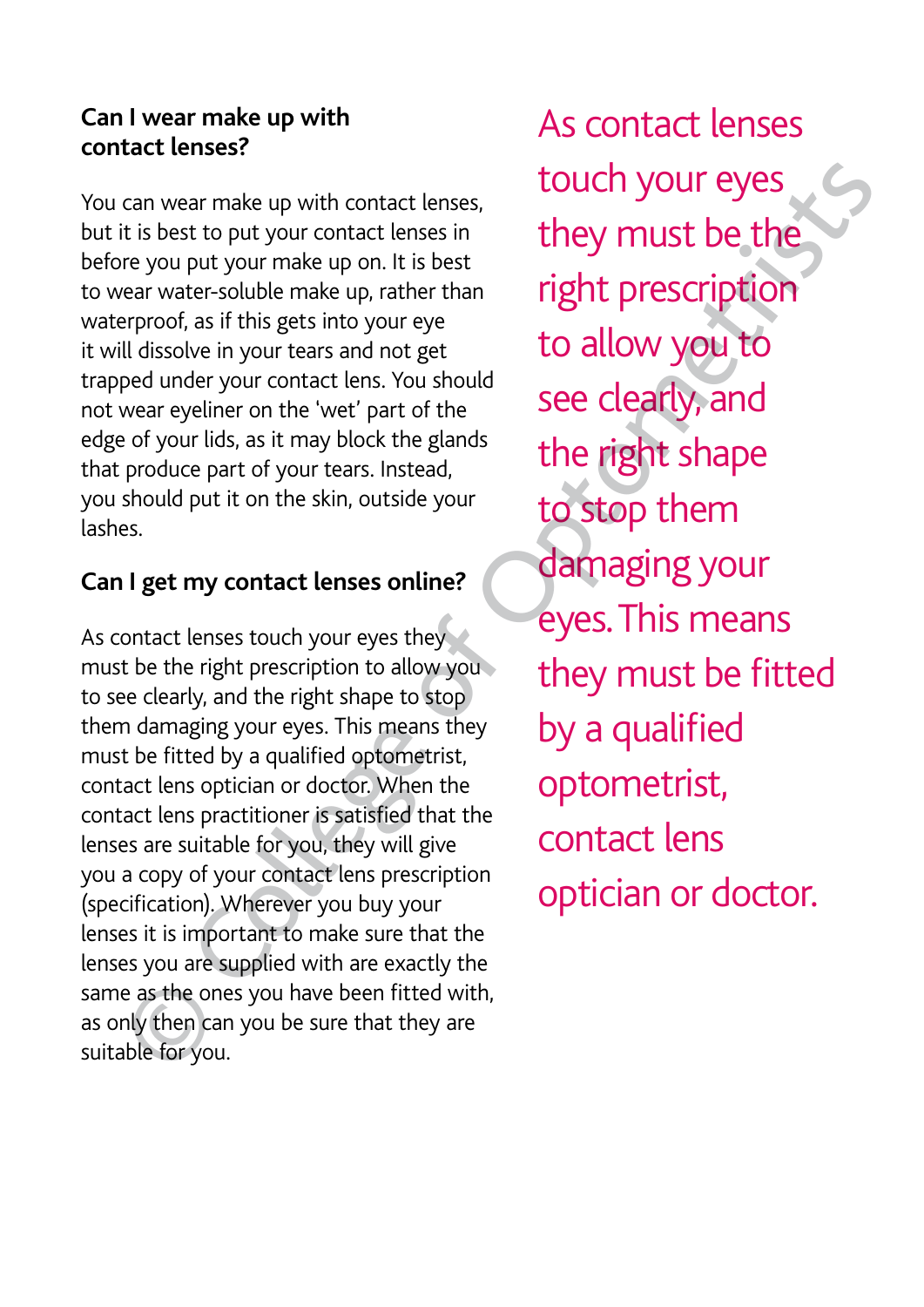It is important that you have a contact lens check-up before your specification runs out if you want to continue

#### **Do I need to have regular check-ups if I wear contact lenses?**

It is important to have regular check-ups to make sure that your contact lenses are still suitable for you, and are not damaging your eyes. This should be at least every 12 months, but may be more often if recommended by your practitioner. Wherever you buy your lenses you should check whether the price you are paying includes these check-ups. Your contact lens specification will contain an expiry date. You will not be able to buy lenses after that date. It is important that you have a contact lens check-up before your specification runs out if you want to continue to buy lenses.

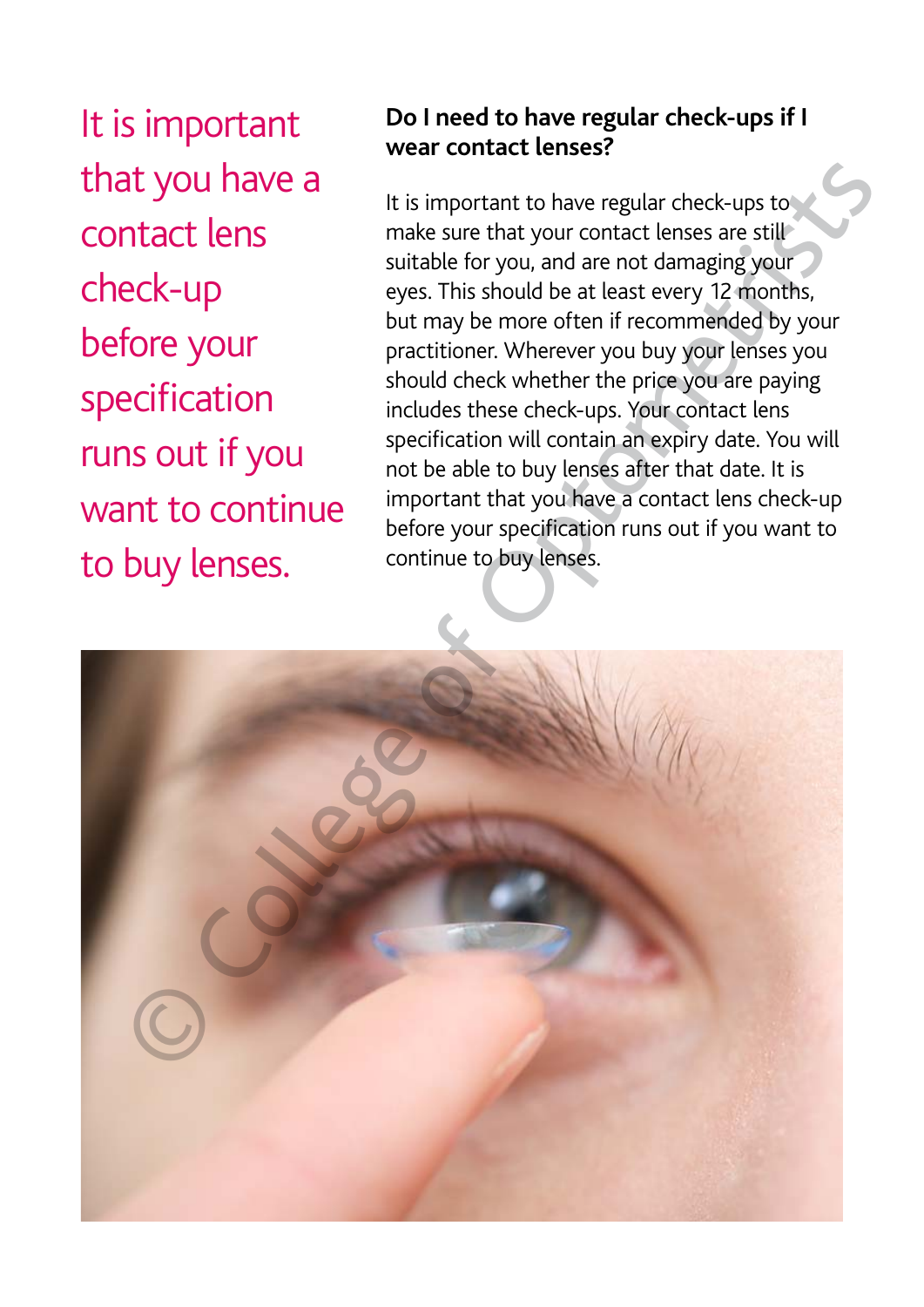#### For more information, please talk to your local optometrist.

This leaflet is produced by the College of Optometrists, the professional, scientific and examining body for optometry in the UK. Our members use MCOptom or FCOptom after their name. Membership of the College shows their commitment to the very highest clinical, ethical and professional standards. Look for the letters MCOptom or FCOptom to check if your optometrist is a member. more information, please talk to your local optometrist.<br>
The college of Optometrists in professional science of Optometrist<br>
leafter is produced by the College of Optometrists in enofssional, scientific and<br>
their name. M

If you also spot the letters Dip CL or Higher Cert CL after your optometrist's name, this means that they have undertaken further training, and have completed either the Professional Diploma or Professional Higher Certificate in Contact Lens Practice.

#### Please visit *www.lookafteryoureyes.org* for more information.

This information should not replace advice that your optometrist or other relevant health professional would give you.